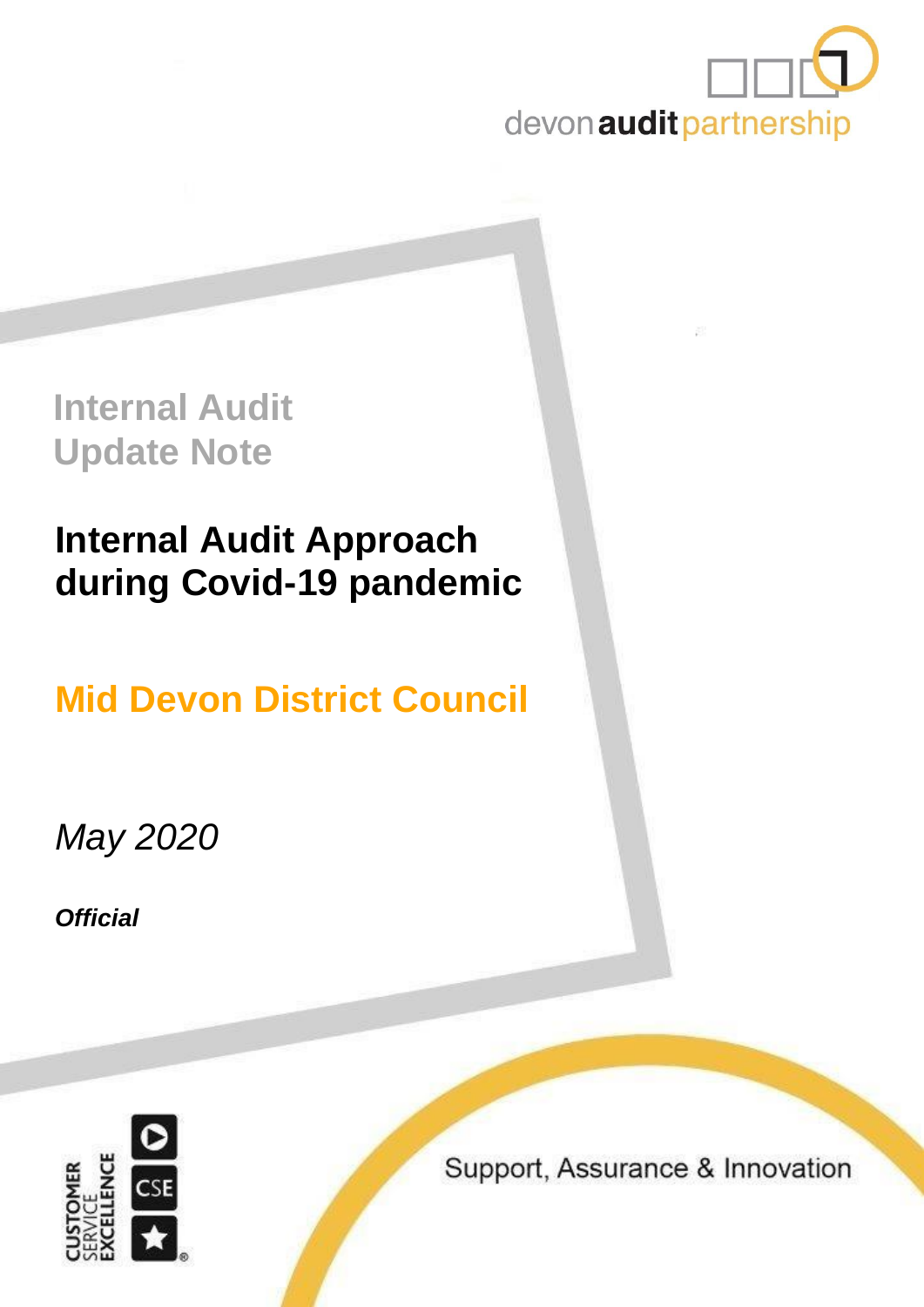## **Devon Audit Partnership**

## **Internal Audit Approach during the Covid 19**

### **Update note for Mid Devon District Council Audit Committee Members**

#### **1 Introduction**

1.1 In these extremely testing times we wanted to briefly update the Audit Committee members on how we (Devon Audit Partnership (DAP) – the providers of the Internal Audit function) - are looking to adjust our ways of working, to help deliver our work, in particular the 2020/21 Internal Audit plan, and how we aim to provide wider support to organisations as they respond to challenges brought by Covid-19.

#### **2. Helping our Partners and Clients respond to Covid-19**

- 2.1 As a reminder, all DAP staff are Devon County Council (DCC) employees; Devon (like other Authorities) has sought volunteers to assist front line service delivery. We know DAP is not a "front line" service and therefore our staff could be well placed to assist with requests for help. We do not yet know what roles we may be asked to complete but I am sure that any support we can provide will be helpful.
- 2.2 The guidance from Phil Norrey (Chief Executive of Devon) has said:- *"…other….. partner organisations may require staff to volunteer to support their work such as drivers and customer call handling, and we are currently bringing this information together".*  As a consequence, our staff who are based in locations around Devon (e.g. Plymouth, Torbay, Tiverton etc) may be best allocated to help those organisations.
- 2.4 Our Immediate Response:
	- We have prepared a skills / availability matrix of all DAP staff for the purposes of deployment to other priority services for all our partners. Some staff have already been deployed;
	- We have been informed of, and have identified, a range of activities from across our client and partner organisations where workarounds to normal business practices are required in response to Covid-19; for example, procurement practices, payments for adult and children's social care and purchasing cards etc. It is our intention to be proactive in providing input, advice and assurance to services on any proposed changes;
	- Working with colleagues in other teams to support them as they respond to the challenges brought by Covid-19. For example, work with DCC Procurement regarding payments to contractors where services may be delayed / not provided and administering business grant relief payments.

#### 2.5 Ongoing Support: -

- Head of Partnership has taken on role as Head of Devon CC Food Cell;
	- Other DAP staff are supporting this through a wide range of issues including:
		- o establishing needs around food supplies for smaller Care Homes;
			- o liaising with supermarkets and other providers;
			- o assisting the "Shielded"; and
			- o working with voluntary sector organisations.
- 2.6 DAP staff have been deployed in different roles e.g. Supporting HR, Business Grants Processing, DCC Call centre – at time of writing **5 staff** have been subject to such deployment. Work undertaken to date, specific to Mid Devon has been limited so far:
	- advice on business grant payments and related test checking and potential fraud. We are preparing some post payment audit assurance testing in line with BEIS guidelines as these develop. We are also preparing audit programmes for post event assurance testing of key risks that may apply to the Council.
	- we are available for advice and guidance on change procedures for emergency processes, risk management, counter fraud review and direct support to front line services where required.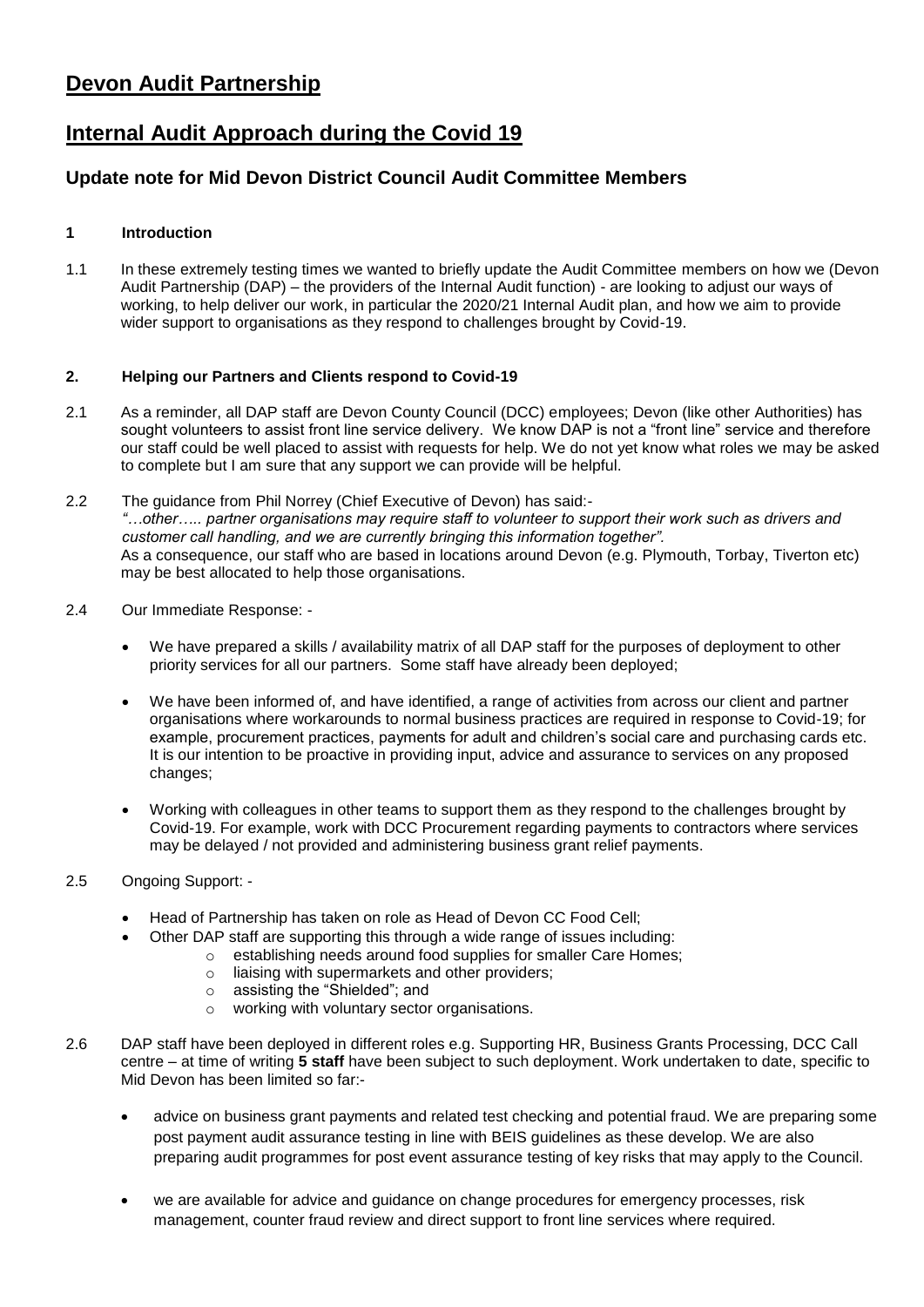- 2.7 We remain alert to the Council's emergency procedures and associated control environment assurance needs; we are well placed to support and, ensure sound and effective arrangement are in place to deal with the current crisis.
- 2.8 We encourage officers to contact us when proposing changes to systems; if they have any concerns about what they are doing, are anxious about the risk of fraud or just want assurance that what they are planning is suitably robust. The DAP team are all working from home at this time, but have excellent IT comms, make good use of Skype, Teams etc. and are therefore readily contactable.

#### **3 Internal Audit Response**

- 3.1 We are very aware that we need to provide an annual assurance opinion at the end of 2020/21. We anticipate that there will be challenges in completing the 2020/21 audit plan in our traditional manner, and so have developed different practices to enable us to deliver our assurance. This will include confirmation of key controls, remote testing wherever possible of these controls (so as not to disturb / disrupt operational staff) and using data analytics generated from system data. This approach has been discussed (and agreed) with your S151 officer and the DAP Management Board.
- 3.2 In more detail we have reviewed our approach to the provision of Internal Audit and are developing this new Model to adapt to the COVID 19 restrictions on normal operations (see info graphics below): -



- 3.3 The focus of this model is on assurance mapping, underpinned by the well-known and recognised '3 lines of defence model' to build a more in-depth view of the risk and control framework in operation. Our plan is to build this map and model from our existing knowledge base and access levels supported by a much-reduced contact with client staff. This work will be our focus in early part of the year covering key financial systems and other areas within the audit plan that can support this engagement. This will not result in the usual and frequent issue of audit reports but produce a wider risk and control framework image.
- 3.4 This model can then be supported by less intrusive testing through data analytics, which we will also need to develop to support this model. As services return to normal operation during the year, we will take this assurance framework through to more specific audit reviews and more familiar reporting arrangements to provide assurance in line with the audit plan.
- 3.5 This info graphic also includes improvement and development opportunities for our service delivery which we will work on to further enhance service efficiency and effectiveness.
- 3.6 *Completion of 2019/20 work.*
	- 2019/20 Internal Audit Plans are near full completion for the year. Staff have completed 2019/20 audit work without putting undue pressure on service areas. Finalisation of Draft Reports is delayed whilst our partners focus is turned firmly to business-critical services.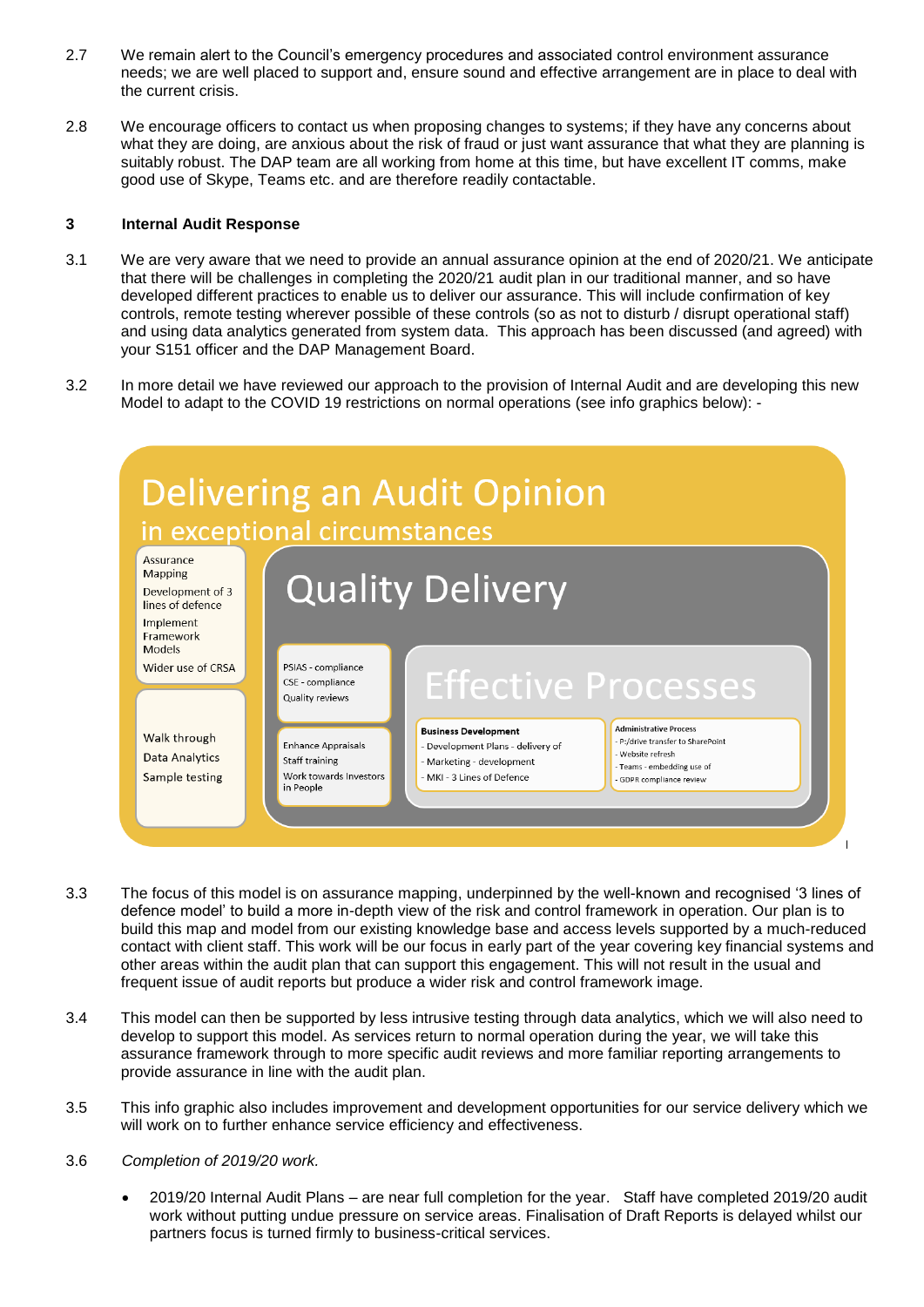- We anticipate having covered more than 90% of the audit programme once we have formally collated the figures and that is what we shall base our annual assurance opinion on.
- All staff are remote working and to date this does seem to be working effectively; this brings with it some new challenges and engagement at delivery level. This is being managed and achieved sensitively.

#### 3.7 *Undertaking the agreed plans for 2020/21*

- 2020/21 Internal Audit Plans Work will be undertaken as outlined above. "Traditional" audit work is unlikely to be effective during this time and we recognise that tying up key staff is unlikely to be welcomed. Our approach is to firstly identify areas within the audit plan where we have remote access to information and are likely to need minimal officer input. This approach will allow us to start 2020/21 work with minimal client disruption. We will continue to liaise closely with management to ensure that we deliver the audit assignments detailed within the audit plan as efficiently as possible.
- We expect the audit plan to require flexible amendment to accommodate additional testing of exceptional / emergency payments and processes e.g. business grant relief and will work with management in the first place to agree how this will be incorporated or added to the audit plan.

#### 3.8 *External Audit*

3.8.1 It should be noted that our External Audit colleagues look to the work of Internal Audit when determining their work and the resources for that work. If the Internal Audit plan was adversely affected by Covid-19, and the 2020/21 Internal Audit opinion caveated due to lack of coverage, then External Audit may need to reconsider their plan, their resources and, ultimately, the cost of their services to the Council. Therefore, it is important that we stay on track to deliver our plan; despite the challenges outlined above we remain confident that we can complete our work and provide the level of assurance the Audit Committee requires and help External Audit in completing their tasks.

#### **4 Counter Fraud**.

- Counter-fraud staff continue to work on referrals until such time as they are deployed into other roles.
- Advice, guidance and consultancy continues.
- Progressing investigations as far as possible in the absence of face to face interviews and court proceedings taking place.
- 4.1 The Department for Business, Energy & Industrial Strategy (BEIS) have put in place a process by which we can flag to you potentially fraudulent behaviour that is brought to their attention. They require a nominated individual from within the Local Authority that can be a point of contact on potential fraud. Ken Johnson, DAP Counter Fraud Team Manager has been nominated as champion at Plymouth and an offer has been made to other partners for same.

#### **5 DAP Development**

- 5.1 DAP continues to:-
	- Review and develop its approach (see model above).
	- Contributing to a national horizon scanning exercise to understanding what Internal Audit can do further (from a professional practice viewpoint) to support the organisation at this time (both for the organisations short and, long term plans).
	- Help staff adjust to new ways of working, including MS Teams becoming the lynchpin of getting things done.
- 5.2 We have identified a range of service development activities that staff will work on without impacting our clients – a particular example of this is the use of data analytics to help provide some oversight of large data sets / transactions at a time where the control environment may be reduced;
- 5.3 Staff have been asked to complete Personal Development Objectives and any required records for CPD for their professional institutes and ensure that they are up to date with the Host Authority's E-Learning requirements.
- 5.4 Reviewing the suite of training material that we deliver to the Audit Committees and staff at partner organisations.

#### **6 Impact on the Council and DAP**

6.1 *19/20 Audit Opinion*